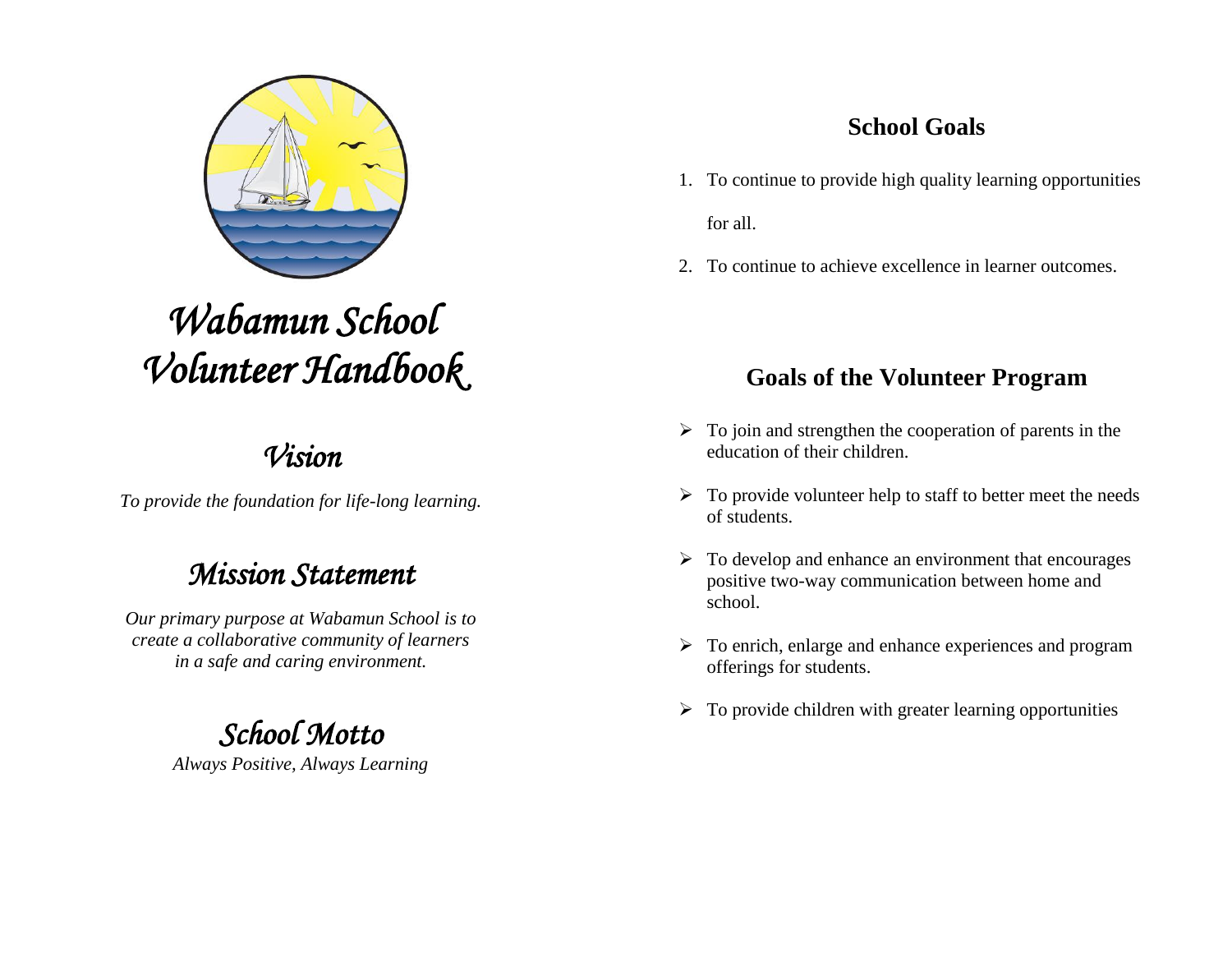

#### *Volunteer Log*

A volunteer logbook is located in the office and serves two purposes;

- $\checkmark$  Notifies us that you are in the school should we need to contact you
- $\checkmark$  To help maintain a record of the total hours of volunteer time to recognize your contributions to the success of our school.

Please sign the logbook and use a volunteer nametag each time you are volunteering in the school.

#### *Parking*

Please park at the west end of main parking lot.

#### *Absences*

People are depending on your help. Plans have been made to include you. Please call the school if you are unable to come in during a predetermined time.

#### *Personal Belongings*

Volunteers are welcome to hang their coats and other belongings in the staff room.

## parkland school division no. 70 **DDE OF CONDU**

In Parkland School Division, all members of our school community are expected to promote and demonstrate respect, civility, and responsible citizenship. With these goals in mind, everyone must:

- $\checkmark$  demonstrate honesty and integrity.
- $\checkmark$  respect differences in people, their ideas and their opinions.
- $\checkmark$  acknowledge the right of everyone to be treated with dignity, at all times.
- $\checkmark$  take appropriate measures to help those in need.
- $\checkmark$  use non-violent means to resolve conflict.
- $\checkmark$  honor the role(s) of persons in positions of authority.
- $\checkmark$  show care and regard for school property and the property of others.
- $\checkmark$  comply with all applicable federal, provincial and municipal laws.

In Parkland School Division, we are all models for the kinds of citizens we desire to be. We teach and learn by example.

excellence in education

### Parkland School Division Emergency Response Plan

Parkland School Division's first priority is the safety, security, and well being of our students and staff, and volunteers. While we hope our schools are never faced with an emergency situation, our goal is to be prepared to respond to an incident if one should occur. To that end we have taken numerous steps to better prepare our schools and school jurisdiction to deal effectively with emergency situations that could occur in or around a school during the school day.

One of the most significant steps has been the development of a comprehensive Division Emergency Response Plan. The Division Plan is complemented by individual plans tailored for each school site. Should an emergency arise these plans will be implemented. *Please insure you have made yourself familiar with Wabamun School's Emergency Procedures when you are volunteering in the school.*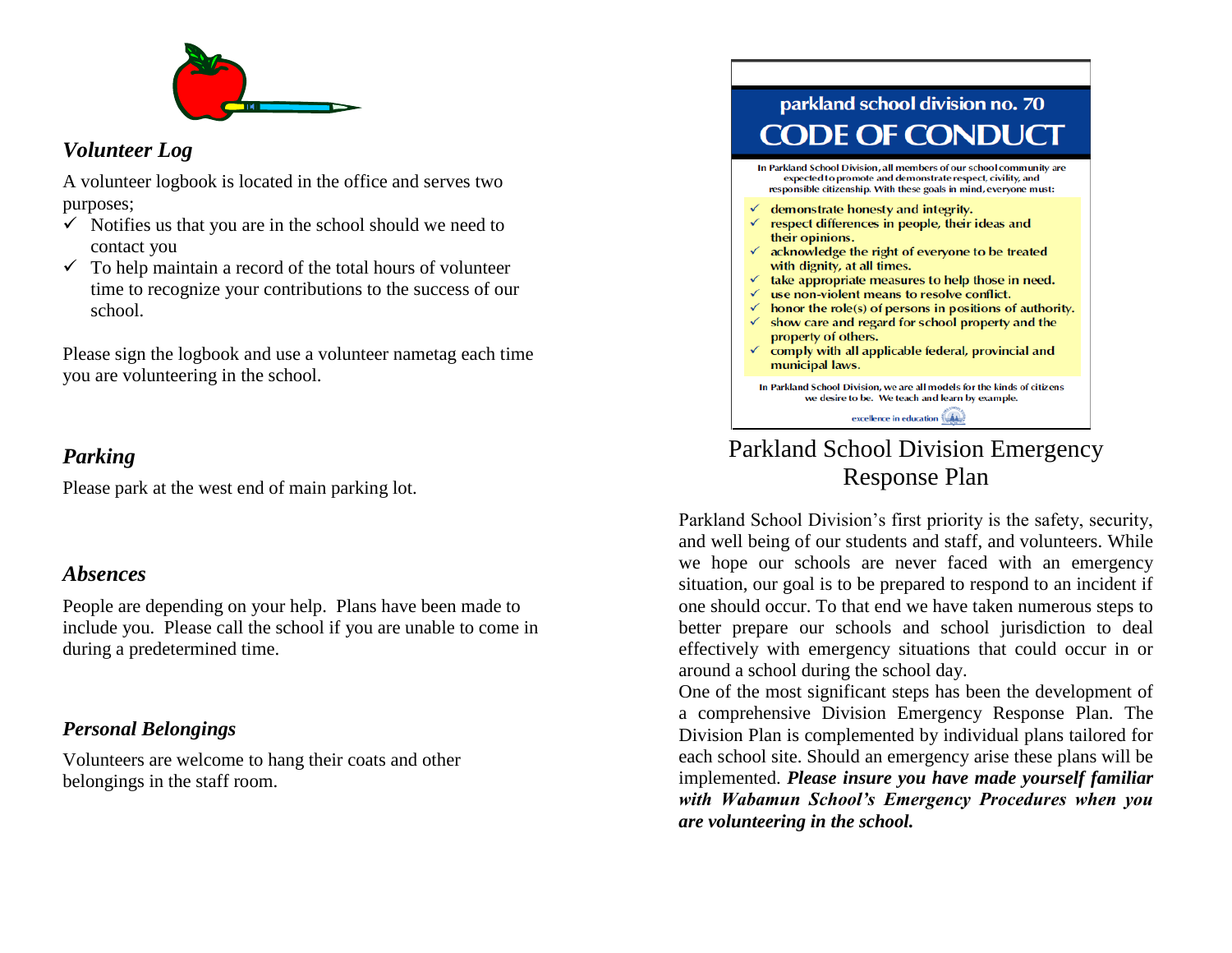#### Reasons why people volunteer

- 1. To belong, to make a contribution for the betterment of the children and the school
- 2. To give of themselves and help others
- 3. To help their children
- 4. To be recognized for individual talents
- 5. To learn and grow
- 6. To be creative
- 7. To be influential and exercise leadership
- 8. To share in problem solving and decision making
- 9. To share experiences
- 10. To have fun volunteering is enjoyable and rewarding



## Volunteer Registration Form for Volunteers

Parkland School Division No. 70 appreciates the services of all its volunteers. In order to ensure the safety of Parkland School Division students, all volunteers in our schools need to be registered. A volunteer is someone who assists the school and/or students in curricular and /or extracurricular activities. It does not include Division employees from other schools, guest speakers, presenters, special visitors to the school, or school council members in their position as school council members.

Please complete the form to enable our school to exercise control over who should or should not be involved with the children. The information collected on the form will be held in confidence as required by the Freedom of Information and Protection of Privacy Act.

**A School Volunteer** is a person who is willing to give their time and talents as a member of the educational team. School volunteers who enjoy helping others and have a few hours or so to devote. A volunteer is an extra pair of hands, an extra caring adult, a valuable special resource for classroom enrichment, a vital link between the school and the community. A volunteer may come in regularly or on a one-time basis.

### Suggestions for Classroom Volunteers

Here are some suggestions, which will help to develop positive and successful working relationships:

#### Do's:

- $\triangleright$  Do keep school business confidential
- $\triangleright$  Do learn the rules and policies of the school
- $\triangleright$  Do ask questions
- $\triangleright$  Do keep children's safety in mind
- $\triangleright$  Do expect children to be respectful and cooperative
- $\triangleright$  Do discuss concerns with the principal
- $\triangleright$  Be positive and praise progress
- $\triangleright$  Be reliable as possible with your attendance
- *Do be positive*

Don'ts:

- $\triangleright$  Don't attempt to discipline a child
- $\triangleright$  Don't question a child about his or her home life
- $\triangleright$  Don't evaluate or make judgments about the students or their instruction
- $\triangleright$  Don't discuss the children you work with outside of the school.